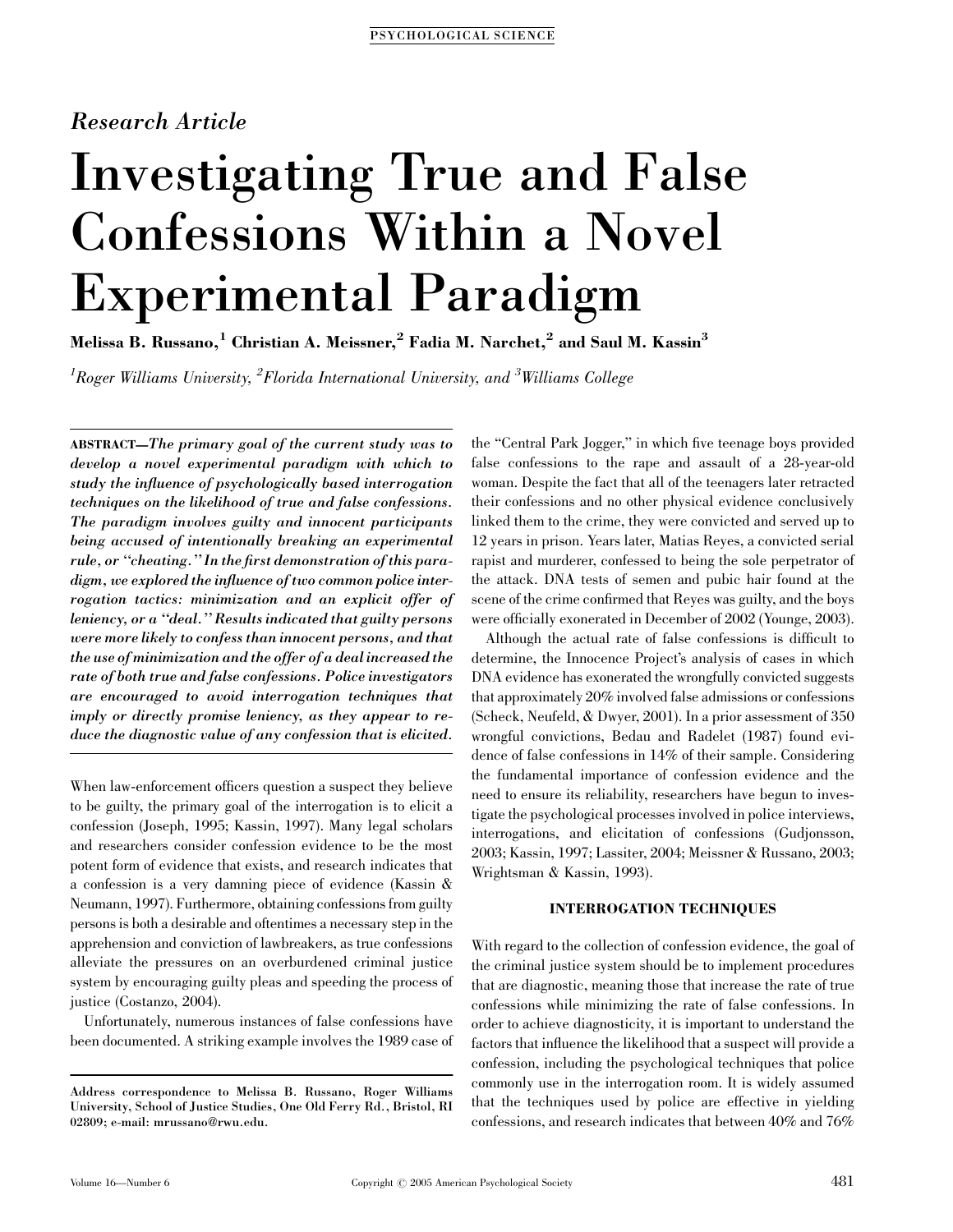of all suspects confess in response to interrogation (see Gudjonsson, 2003). Inbau, Reid, Buckley, and Jayne (2001), authors of Criminal Interrogation and Confessions (a handbook describing the most widely used interrogation procedure in North America), have argued that although their proposed techniques will persuade guilty suspects to confess, they do not compel innocent suspects to do the same. However, Inbau et al. have provided no scientific data to support this claim, and a number of researchers have expressed concern that some of the techniques advocated by modern-day interrogation manuals (including but not limited to the Inbau et al. manual) may lead to false confessions (e.g., Gudjonsson, 2003; Kassin, 1997; Kassin & McNall, 1991).

Researchers have categorized the interrogation methods promoted by interrogation manuals into two general types, namely, maximization and minimization (Kassin & McNall, 1991). Maximization involves so-called scare tactics designed to intimidate suspects: confronting them with accusations of guilt, refusing to accept their denials and claims of innocence, and exaggerating the seriousness of the situation. This approach may also include presenting fabricated evidence to support the accusation of guilt (e.g., leading suspects to think that their fingerprints were lifted from the murder weapon). In contrast, minimization encompasses strategies such as minimizing the seriousness of the offense and the perceived consequences of confession, and gaining the suspect's trust by offering sympathy, understanding, and face-saving excuses. Kassin and McNall found that individuals most often interpreted minimizing statements as implying leniency in sentencing.

### EMPIRICAL RESEARCH

Kassin and Kiechel (1996) designed the first and only paradigm for eliciting false confessions in the laboratory. In this paradigm, the mock crime involved causing a computer to crash by accidentally hitting a forbidden key on a computer keyboard during a reaction time task. Innocent participants were falsely accused of hitting the key, and the primary dependent measure was whether they signed a confession. Kassin and Kiechel found that 69% of participants falsely confessed, and that this tendency was influenced by the suspects' vulnerability and the presentation of false evidence. Other researchers have used Kassin and Kiechel's paradigm to investigate various other possible influences, such as the suspect's age (Redlich & Goodman, 2003), gender (Abboud, Wadkins, Forrest, Lange, & Alavi, 2002), and preexisting stress (Forrest, Wadkins, & Miller, 2002), as well as the consequences of confession (Horselenberg, Merckelbach, & Josephs, 2003) and the use of minimization and maximization techniques (Klaver, Rose, & Lee, 2003).

Although this research represents an important first step, the paradigm is limited by its failure to capture certain key elements of real-world interrogations and confessions. First, all participants in Kassin and Kiechel's (1996) paradigm are factually innocent,

which precludes the elicitation and study of true confessions and the ability to assess diagnosticity by comparing the rates of true and false confessions. Second, participants in this paradigm are accused of accidentally committing a highly plausible ''crime,'' leaving open the possibility that many participants are unsure whether they are innocent or guilty. In contrast, most real-world suspects are accused of intentionally committing a criminal act and are certain (whether innocent or guilty) of their own culpability. It appears that researchers have not moved beyond this now classic paradigm in part because of the difficulty in creating a paradigm that approximates real-world conditions while treating participants in accordance with ethical standards.

In an effort to achieve both ecological validity and the ethical treatment of research participants, the current study introduces a novel experimental paradigm that can be used to assess the effects of interrogation techniques on the likelihood of both true and false confessions. In the current paradigm, participants were accused of breaking an experimental rule, an act that was later characterized as ''cheating.'' Participants were paired with a confederate, and the two were instructed to solve some logic problems individually and others jointly. In the *guilty* condition, the confederate asked for help on a problem that was supposed to be solved individually, violating the rules of the experiment. Participants who provided an answer were guilty of cheating. In the innocent condition, the confederate did not make this request, and so participants did not violate the experimental rule. We were thus able to induce some participants, but not others, to commit a "crime" (helping another person) that could be considered prosocial and hence did not cast them in a negative light. All participants were later ''interrogated'' and asked to sign a confession.

We believe there are several strengths of the current paradigm. The crime we used may be considered by students as a fairly serious act, as it can be conceptualized as a form of cheating, without the accusation of cheating necessarily implying immorality. In addition, as in the real world, committing the crime required intention, and the participants clearly knew whether they committed the act. Finally, in our paradigm, as in the real world, some of the individuals being interrogated were innocent, and some were guilty, which enabled us to assess the effects of interrogation on the rates of true and false confessions.

In the current study, we assessed the effects of two conceptually related techniques, namely, the pragmatic implication of leniency via minimization tactics (Kassin & McNall, 1991) and an explicit offer of leniency via a ''deal.'' Confessions elicited via the offer of a deal (e.g., "I'll make sure you get probation if you confess to this murder'') are generally ruled inadmissible because of concerns that the technique may produce unreliable confessions (White, 2003). Although the deal technique is not generally advocated by the major interrogation manuals, there are numerous case examples showing that the technique is sometimes used in the real world (see White). In contrast, the use of minimization tactics is widely advocated in interrogation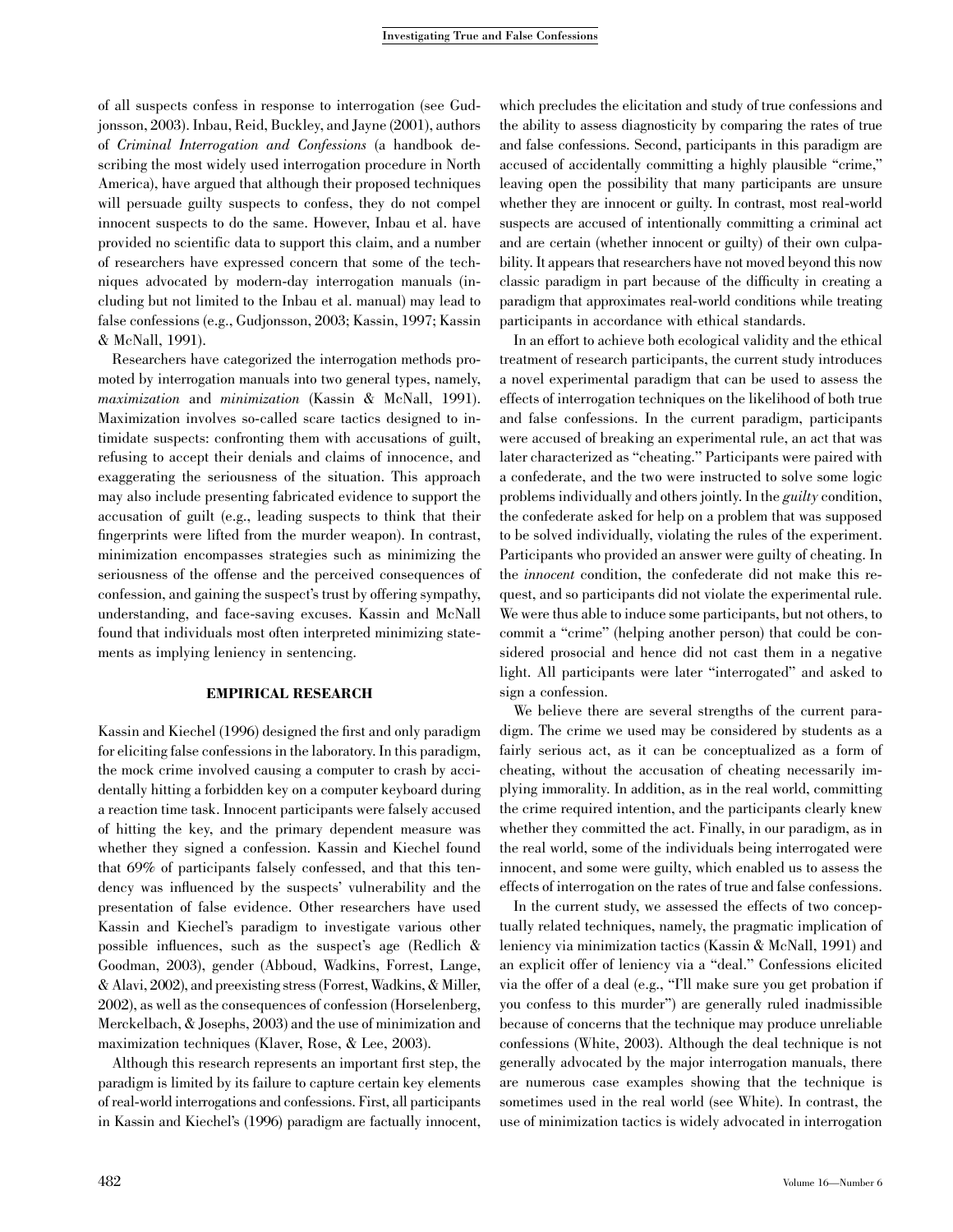manuals (including that of Inbau et al., 2001), and such tactics generally yield confession evidence that is admissible at trial. Because previous research suggests that minimization pragmatically implies an offer of leniency (Kassin & McNall), we predicted that the two techniques would have the same effect in the interrogation room, namely, to increase the likelihood of both true and false confessions.

# METHOD

## Participants

Three hundred thirty undergraduates (70% female) from a large Southeastern university received credit in a psychology course in exchange for their participation. The mean age of participants was 19.4 years. Fourteen participants were excluded from the analyses because they expressed a high level of suspicion regarding the true purpose of the study. Two were excluded because during the interrogation they expressed a desire to leave the experiment, at which point the session was terminated and the participants were fully debriefed. Eighteen were excluded because they failed to conform to the guilt manipulation (see the next section).<sup>1</sup>

#### Design and Procedure

Participants were randomly assigned to one of the eight cells produced by a 2 (innocent vs. guilty)  $\times$  2 (minimization vs. no minimization)  $\times$  2 (deal vs. no deal) between-subjects factorial design. They were recruited for a study on individual versus team decision making and asked to solve a series of logic problems.

A female confederate posing as another participant arrived at the lab at the same time as the actual participant, and the pair was greeted by one of six male experimenters who ranged in age from 19 to 30 years old, with a mean age of 22. The pair was escorted into a testing room that mirrored a police interrogation room—it was small, bare, and windowless, containing only a table and two straight-backed chairs (Inbau et al., 2001).

After the experimenter obtained informed consent and conducted a brief rapport-building session, the participant and confederate began the problem-solving phase of the experiment. Before leaving them alone, the experimenter informed the pair that they should work together on designated ''team problems,'' but that they should work individually and not discuss their solutions on designated ''individual problems'' (this served as the critical rule of the experiment). In the guilty condition, the confederate asked for help on a problem that was supposed to be solved individually, leading most participants to provide her with an answer (those who did not help were excluded from the analyses). In the innocent condition, the confederate did not seek assistance. After the pair completed the logic problems and a filler task, the experimenter informed them that there ap-

peared to be a problem and that he needed to speak to each of them individually. The confederate was then escorted out of the room.

Approximately 5 min later, the experimenter, blind to the participant's guilt or innocence, reentered the testing room for interrogation. The experimenter stated that the participant and the confederate had the same wrong answer on the target problem, and he accused the participant of sharing answers on that problem (a tactic known as direct positive confrontation; Inbau et al., 2001). He said that the professor in charge of the study had been contacted and was annoyed and upset by the situation. The experimenter said that he was not sure how the professor would handle the situation or who else he would have to notify, and that the professor might consider what happened a case of cheating. The experimenter then said that the professor wanted to document what happened by having the participant sign a statement admitting to sharing answers on problems that were supposed to be solved individually.

The types of interrogation techniques used were varied. In the minimization condition, the interrogator was instructed to lessen the seriousness of the offense by making statements that expressed sympathy and concern, offered face-saving excuses (e.g., "I'm sure you didn't realize what a big deal it was"), and suggested to participants that it was in their interest to cooperate by signing the statement. In the no-minimization condition, no such statements were made. The offer of a deal was also manipulated. In the deal condition, participants were told that if they agreed to sign the confession, then ''things could probably be settled pretty quickly.'' Participants were assured that they would receive their research credit for the day, but they would have to return for another session without receiving additional credit. They were also told that if they did not agree to sign the statement, the experimenter would have to call the professor into the laboratory, and the professor would handle the situation as he saw fit, with the strong implication being that the consequences would likely be worse if the professor became further involved. Participants were faced with the choice of accepting the deal, which included the known consequence of having to return for another session, or rejecting the deal and facing an angry professor and unknown, but potentially severe, consequences. In the no-deal condition, participants were told that regardless of whether they signed the statement, the experimenter would have to call the professor back and find out what to do next.

If the participant agreed to sign a statement, the experimenter handwrote a confession for the participant to sign. If the participant denied the allegation or hesitated to sign, the experimenter repeated the interrogation script up to three more times. If the participant still refused to sign, the interrogation was terminated. The decision to sign or not sign a confession served as our primary dependent measure.

The participant's decision was followed by debriefing. After probing for suspicion, the experimenter asked participants to rate the amount of pressure they felt to sign the confession on a scale ranging from 0, indicating no pressure at all, to 10,

<sup>&</sup>lt;sup>1</sup>Inclusion of these participants did not change the pattern of results.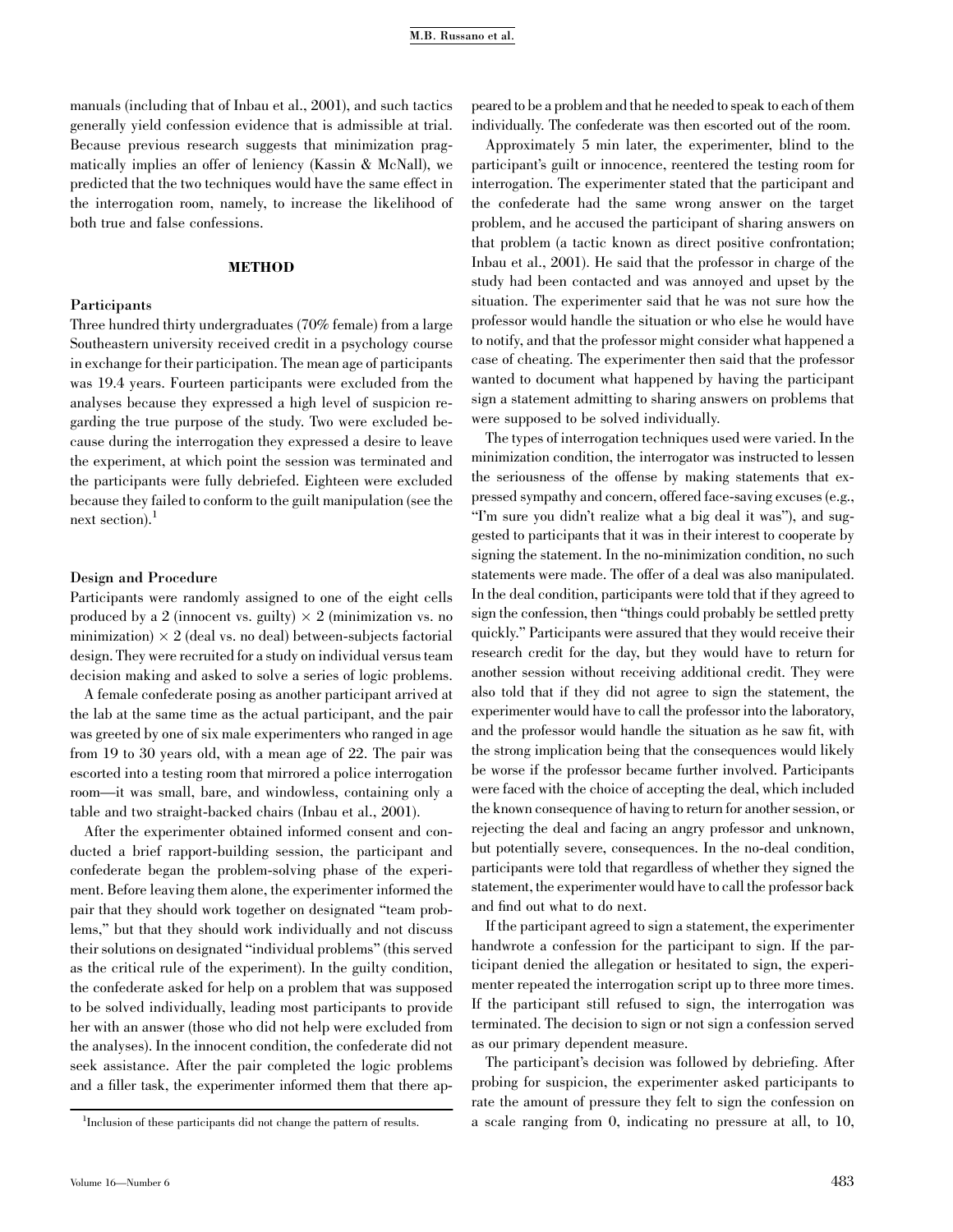indicating the most pressure they could imagine. The experimenter then explained the true purpose of the experiment and the manipulations. He further explained that there was no angry professor and no pending negative consequence. Participants in the guilty condition were told that although their conduct was portrayed as wrong during the experiment, helping another student in need was an admirable, benevolent, and prosocial act. Careful pains were taken to ensure that participants understood the necessity for the deception used and that all their questions were answered.

### RESULTS

Given that we used six experimenters, we first sought to determine if there was a systematic variation in the confession rate across experimenters. Results indicated no significant experimenter effects on the true-confession rate,  $\chi^2(5, N = 148)$  = 2.59,  $p = .76$ , or the false-confession rate,  $\chi^2(5, N = 148) =$ 0.63,  $p = .98$ . Across experimenters, the true-confession rate ranged from 63.6% to 82.4%, and the false-confession rate ranged from 16.7% to 25.0%.

Collapsing across experimenters, we conducted a 2 (guilt vs. innocence)  $\times$  2 (minimization vs. no minimization)  $\times$  2 (deal vs. no deal) hierarchical loglinear analysis on participants' decision to confess. No interactions reached statistical significance,  $\chi^2(1, N = 296) \le 0.51, p s \ge .48$ . A significant main effect was found for guilt versus innocence,  $\chi^2(1, N = 296) = 88.84, p < 10^{-4}$ .001,  $d = 1.31$ , such that guilty persons were 3.53 times more likely to confess (71.6%) than innocent persons (20.3%). There was also a main effect of minimization,  $\chi^2(1, N = 296) = 22.10$ ,  $p < .001, d = 0.57$ , such that participants were 1.66 times more likely to confess when minimization was used (57.4%) than when it was not used  $(34.5\%)$ . Finally, there was also a significant main effect of the deal condition,  $\chi^2(1, N = 296) = 7.87$ ,  $p < .01, d = 0.33$ , indicating that participants offered the deal were 1.43 times more likely to confess (54.1%) than those not offered the deal (37.8%).

As predicted, both the minimization tactics and the offer of a deal led to increases in the rates of true and false confessions. Although there were no significant interactions between interrogation techniques and guilt/innocence, the combination of the two interrogation techniques may have had a cumulative effect on the likelihood of confession. As displayed in Table 1, both the true- and the false-confession rates increased when either minimization or the deal tactic was used. There was also a dramatic increase in the confession rates when both techniques were used in combination, compared with the use of neither tactic. Given the goal of identifying techniques that might yield a high rate of true confessions and a low rate of false confessions, we felt it was also important to examine diagnosticity (i.e., the ratio of true confessions to false confessions) in each of the four interrogation conditions. As displayed in Table 1, diagnosticity was highest when neither of the techniques was used and

#### TABLE 1

Rates of True and False Confessions and Diagnosticity by Interrogation Condition

| Condition             | True<br>confessions | False<br>confessions | Diagnosticity |  |  |
|-----------------------|---------------------|----------------------|---------------|--|--|
| No tactic             | 46%                 | 6%                   | 7.67          |  |  |
| Deal                  | 72%                 | 14%                  | 5.14          |  |  |
| Minimization          | 81%                 | 18%                  | 4.50          |  |  |
| $Minimization + deal$ | 87%                 | 43%                  | 2.02          |  |  |

lowest when both were used. More specifically, diagnosticity was reduced by nearly 40% with the use of a single interrogation technique (when compared with the control condition), and by 74% when both techniques were used in combination.

A 2 (guilt vs. innocence)  $\times$  2 (minimization vs. no minimization)  $\times$  2 (deal vs. no deal) analysis of variance was conducted on participants' ratings of pressure to confess. Results indicated a significant interaction between guilt/innocence and minimization,  $F(1, 284) = 8.97$ ,  $p = .003$ ,  $d = 0.36$ . Simple effects tests revealed that innocent participants reported higher pressure ratings when minimization was used  $(M = 5.24, SD =$ 3.14) than when it was not used  $(M = 3.45, SD = 3.14), F(1,$  $284 = 11.84, p = .001, d = 0.41$ ; however, pressure ratings of guilty participants who experienced minimization  $(M = 4.42,$  $SD = 3.14$ ) and those who did not experience minimization (M)  $= 4.83, SD = 3.14$ ) did not differ,  $F(1, 284) = 0.63, p = .43$ . No other main effects or interactions reached statistical significance,  $Fs(1, 284) \leq 3.52$ ,  $ps \geq .06$ . Additionally, there was no significant effect of experimenter on pressure ratings,  $F(5, 291)$  $= 1.92, p = .09.$ 

Because of the ethically sensitive nature of the paradigm, we administered a follow-up questionnaire approximately 3 to 10 weeks after participation to a subset of participants ( $n = 83$ ) to assess their reactions to the study. As displayed in Table 2, participants reported that they had a somewhat positive and educational experience, that they thought the use of deception was justified, and that they felt moderately stressed during the interrogation. Statistical tests of these ratings indicated that they were not significantly influenced by the participant's guilt/ innocence,  $ts(81) \le 1.71$ ,  $ps \ge .09$ ; the use of minimization, ts(81)  $\leq 1.27,$   $ps \geq .20;$  the offer of a deal, ts(81)  $\leq 1.36,$   $ps \geq$ .18; or the participant's decision to confess,  $ts(81) \leq 1.49$ , ps  $\geq$  .14. The only exception to this pattern was that participants who confessed found the study to be more educational  $(M =$ 4.89,  $SD = 1.65$ ) than those who did not ( $M = 4.08$ ,  $SD = 1.60$ ),  $t(81) = 2.27, p = .03, d = 0.51.$ 

### DISCUSSION

The primary goal of the current study was to develop an ethical laboratory paradigm with which to study the effects of psychologically based interrogation techniques on the likelihood of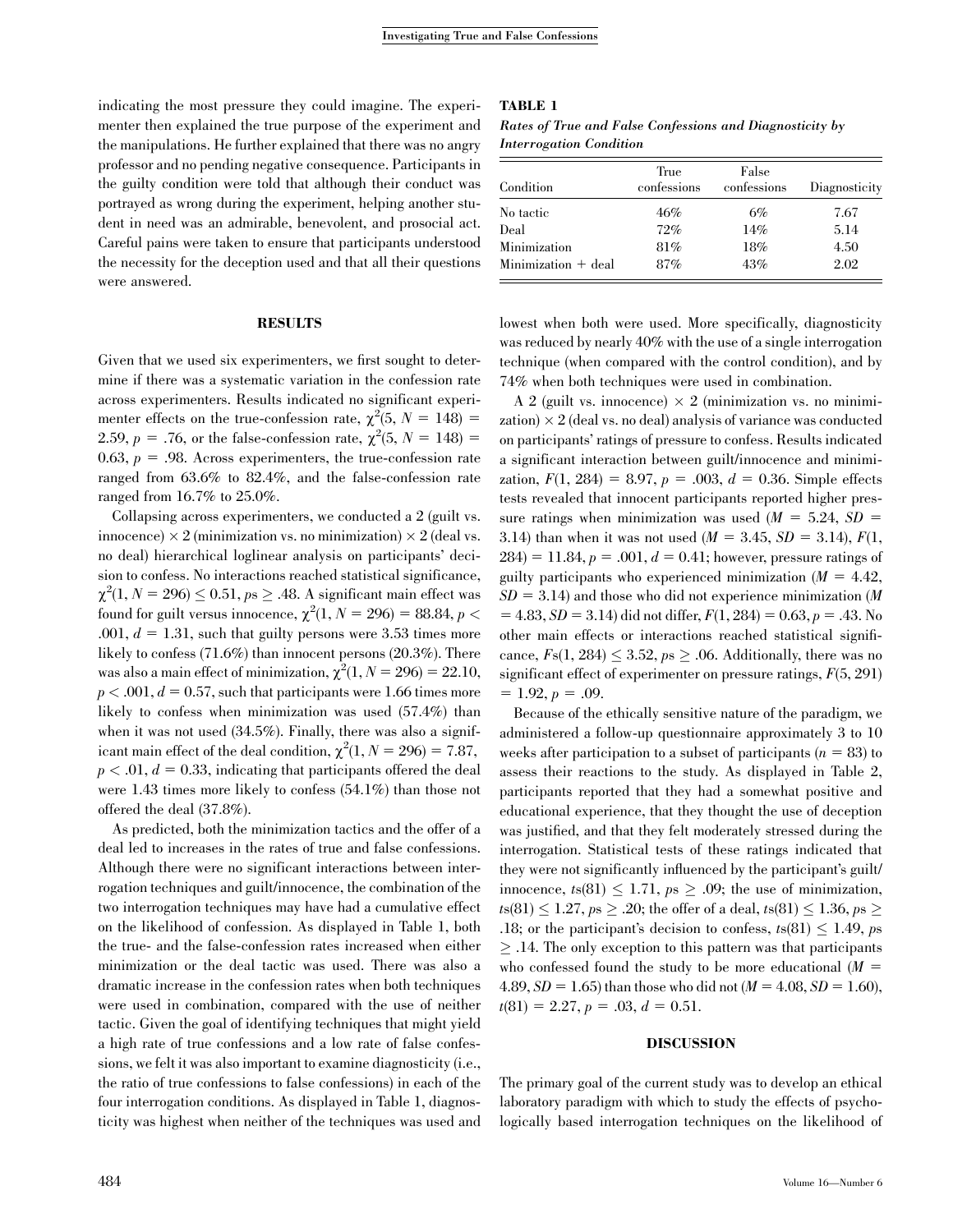#### M.B. Russano et al.

#### TABLE 2

Descriptive Statistics for Responses to the Postexperimental Reaction Questionnaire

|                                         | Rating distribution |                |        |        |     |     |        |      |      |
|-----------------------------------------|---------------------|----------------|--------|--------|-----|-----|--------|------|------|
| Question and anchors                    | ı                   | $\mathfrak{2}$ | 3      | 4      | 5   | 6   | 7      | M    | SD   |
| Overall experience                      | $9\%$               | 5%             | $10\%$ | $20\%$ | 23% | 16% | 17%    | 4.57 | 1.80 |
| $1 =$ very negative                     |                     |                |        |        |     |     |        |      |      |
| $7 = \text{very positive}$              |                     |                |        |        |     |     |        |      |      |
| Educational value                       | 5%                  | $11\%$         | 8%     | $22\%$ | 26% | 15% | 13%    | 4.51 | 1.66 |
| $1 =$ not at all educational            |                     |                |        |        |     |     |        |      |      |
| $7 =$ very educational                  |                     |                |        |        |     |     |        |      |      |
| Deception justified                     | $1\%$               | $7\%$          | 6%     | 15%    | 22% | 20% | 29%    | 5.26 | 1.60 |
| $1 = not$ at all justified              |                     |                |        |        |     |     |        |      |      |
| $7 = \text{very justified}$             |                     |                |        |        |     |     |        |      |      |
| Experiment's contribution to psychology | $2\%$               | $2\%$          | $2\%$  | 13%    | 33% | 27% | 21%    | 5.33 | 1.35 |
| $1 = \text{very little contribution}$   |                     |                |        |        |     |     |        |      |      |
| $7 = \text{very big contribution}$      |                     |                |        |        |     |     |        |      |      |
| Stress experienced                      | $15\%$              | 13%            | $2\%$  | 17%    | 23% | 14% | $16\%$ | 4.27 | 2.01 |
| $1 = \text{very little stress}$         |                     |                |        |        |     |     |        |      |      |
| $7 =$ extreme stress                    |                     |                |        |        |     |     |        |      |      |

true and false confessions. This approach involved inducing some participants to commit an intentional act of cheating, and then interrogating participants in an attempt to yield confessions from those who were factually guilty or innocent. In the context of a university setting, this act of cheating carried serious implications with it and appeared to be considered in such a way by the participants. To our knowledge, the current study provides the first experimental evidence that individuals can be induced to give true and false confessions to an intentional act.

We sought to assess the effects of two conceptually related interrogation techniques, namely, the pragmatic implication of leniency via minimization tactics and an explicit offer of leniency via a deal. Our results indicated that minimization, a common and legal interrogation technique, provided an effective means of obtaining true confessions; however, this technique also put innocent participants at risk for false confessions. One of the primary reasons for the increased rate of confessions may have been that the participants inferred leniency upon confession on the basis of the experimenter's communication and amiable tone (Kassin & McNall, 1991). As predicted, an explicit offer of leniency in the deal condition showed effects quite similar to those of minimization, leading to an increase in the likelihood of both true and false confessions. Although the deal technique is generally considered an illegal tactic (and it is not one advocated by interrogation manuals), courts have both allowed and suppressed confessions elicited via its use (see White, 2003, for a review), and it is therefore important to understand its effect. Our results indicate that offering deals to suspects in the real world may lead innocent persons to confess simply because they believe that they are better off accepting the known consequences of the deal than taking their chances of winning at trial. Although such explicit offers of leniency are generally prohibited in the interrogation

implication, as suggested by popular interrogation manuals (Inbau et al., 2001), will yield the same results. It is interesting to note that although the use of the minimi-

zation and deal techniques clearly influenced the behavior of both guilty and innocent participants, they may have been unaware of this influence. With the exception of innocents who experienced minimization, participants did not report feeling more pressure to confess when the techniques were used than when they were not used.

room, it appears (rather unfortunately) that the use of pragmatic

The novel experimental paradigm introduced in the present study appears to have successfully transposed into the laboratory several real-world interrogation elements, including use of an intentional ''crime'' that could involve rather serious consequences (i.e., when cheating is considered in the context of a university setting). In addition, this paradigm provided the first opportunity to assess the effects of various interrogation techniques in eliciting both true and false confessions. Ultimately, the goal of interrogation should be to maximize the likelihood of a true confession, while simultaneously minimizing the likelihood of a false confession. In the current study, diagnosticity was reduced by nearly 40%, relative to the no-tactic condition, when either minimization or the deal technique was used. Furthermore, the use of the two techniques in combination reduced diagnosticity by 74%. Given that field research indicates police rarely use only one technique during an interrogation (Leo, 1996), and that interrogation manuals frequently advocate the use of multiple techniques (e.g., Inbau et al., 2001), it would seem that such a dramatic reduction in diagnosticity is worth further consideration. Moreover, we encourage police investigators to carefully consider the use of interrogation techniques that imply or directly promise leniency, as they appear to reduce the diagnostic value of an elicited confession.